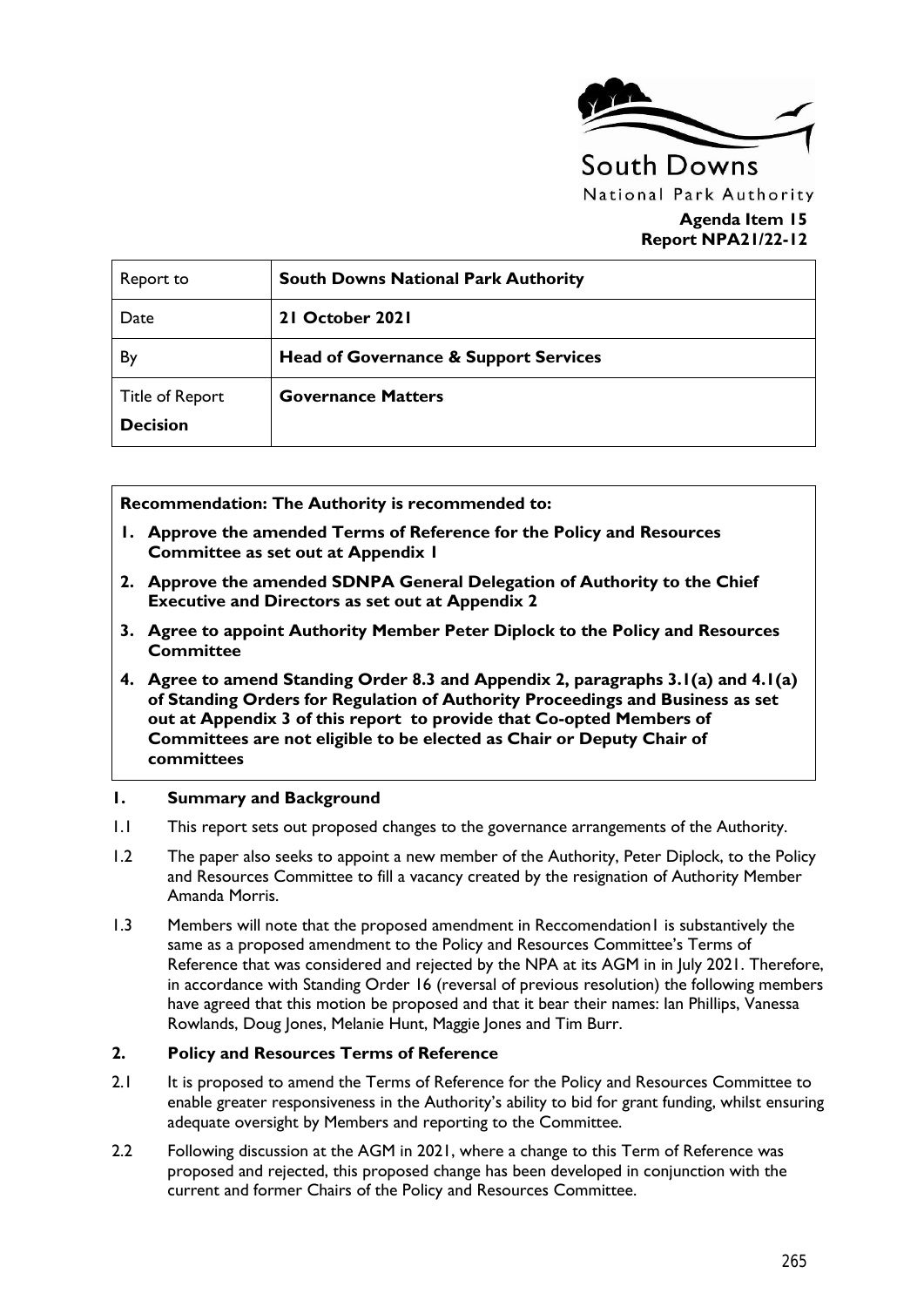- 2.3 It is proposed that the Policy and Resources Committee Terms of Reference, contained within Appendix 4 of Standing Orders for Regulation of Authority Proceedings and Business, be amended as follows:
	- Delete the current Term of Reference 3.1 i.e. "**To agree the submissions of bids for grant funding, and the arrangements for application of grant funds received (subject to any urgent decisions required being made by the Chief Executive in accordance with Standing Order 18 and in consultation with Chair of the Committee)**"; and
	- Insert the following new Term of Reference 3.1: "**To have oversight of bids for grant funding including to receive updates on the submission of bids for grant funding and the application of grants funds received."**
- 2.4 It is also proposed to amend the SDNPA General Delegation of Authority to the Chief Executive and Directors, contained within Appendix 7 of Standing Orders for Regulation of Authority Proceedings and Business, to grant the Chief Executive the authority to: "**Approve, in consultation with the Chair of the Policy and Resources Committee, the submission of any bids for grant funding and the application of grant funds received, irrespective of value"**, as set out in Appendix 2 of this report.

#### **3. Appointment of Member to Policy and Resources Committee**

- 3.1 Appointments of Members to Committees is a function reserved for the full Authority.
- 3.2 Under Schedule 7 Para 13 of the Environment Act 1995, the Authority has a duty to secure that the division of local authority appointed Members and Secretary of State appointed Members on any Committee is (as nearly as possible using whole numbers) in the same proportion as required in the case of the Authority itself.
- 3.3 Following the resignation of Authority Member Amanda Morris, it is proposed that the newly appointed Eastbourne Borough Council Authority Member, Peter Diplock, be appointed as a member of the Policy and Resources Committee. This proposal is in line with the Authority's obligation set out at para 3.2

#### **4. Co-opted Members as Chair or Deputy Chair of Committees**

- 4.1 It is proposed, for the reasons set out below, to amend Standing Order 8.3 and Appendix 2, paragraphs 3.1(a) and 4.1(a) of Standing Orders for Regulation of Authority Proceedings and Business as set out at Appendix 3 of this report to provide that Co-opted Members of Committees are not eligible to be elected as Chair or Deputy Chair of committees.
- 4.2 The Authority has the power to appoint non-voting co-opted members to its committees and, currently, it has appointed four such members to the Policy and Resources Committee. Coopted members are members of the relevant committee and are not members of the Authority itself.
- 4.3 The Authority's Standing Orders currently indicate that any member of a committee may nominate themselves for election as Chair or Deputy Chair of a committee and this would implicitly include co-opted members.
- 4.4 There are a number of reasons why the proposed change is recommended:
	- A co-opted member is a non-voting member of the committee and does not therefore have the power to exercise the Chair's casting vote. This is particularly relevant as the Terms of Reference of the Policy and Resources Committee include taking a number of important decisions on behalf of the Authority; The independent nature of the role of coopted members on the Policy and Resources Committee, either to comply with CIPFA recommendations or to provide wider challenge, is greatly valued by the Authority as can be seen from the number of co-opted member appointments that it has chosen to make. Due to the role that Committee Chairs and Deputy Chairs play in a number of informal processes within the Authority, such as attendance at the regular meetings of Chairs and SMT, there is a risk that undertaking the role of Committee Chair or Deputy Chair would inherently undermine the independence of a co-opted member and weaken their role and purpose on the committee; andAs co-opted members are not members of the Authority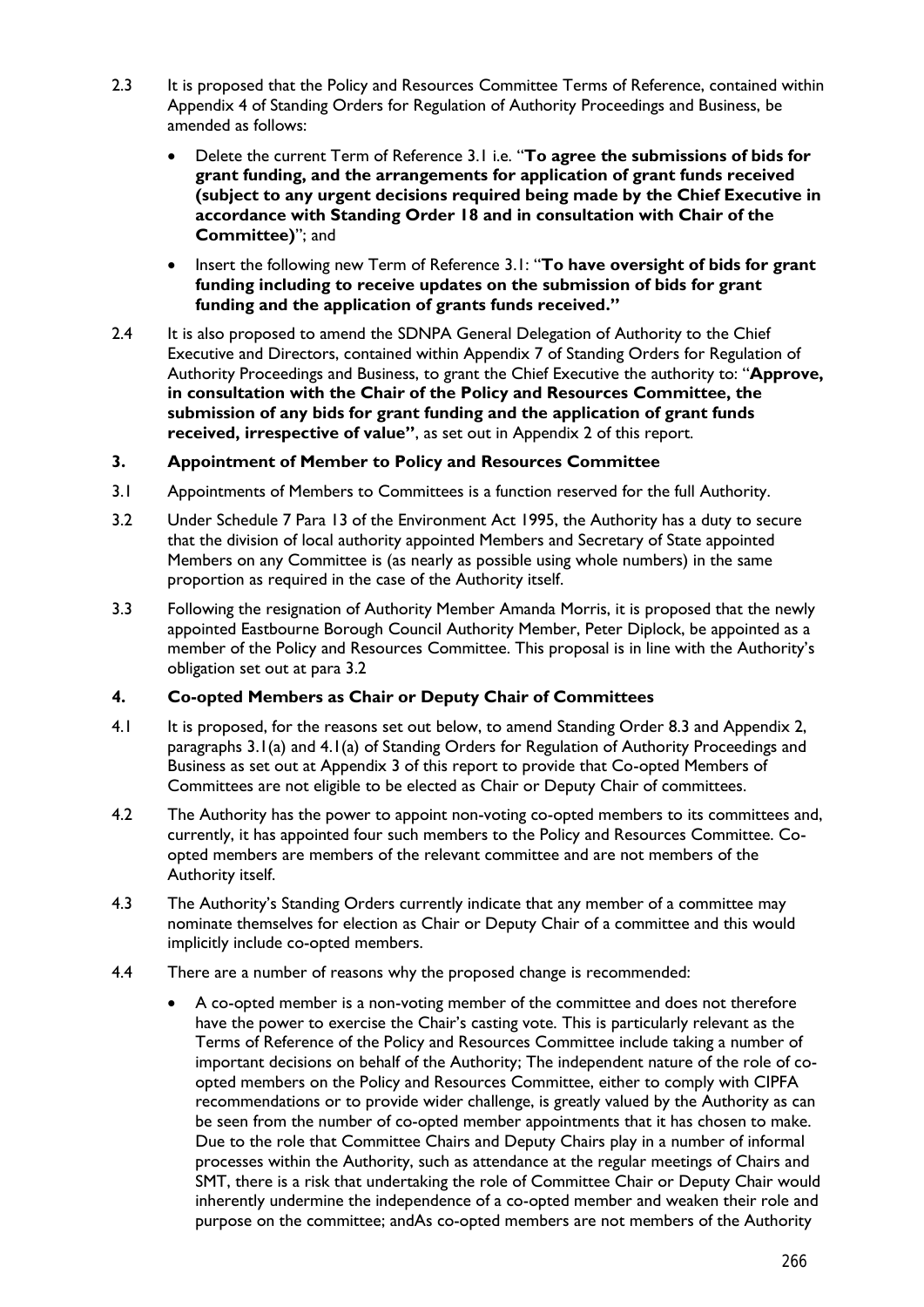itself, they do not normally attend full Authority meetings nor have any automatic right to speak at such meetings.

### **5. Other Implications**

| Implication                                                                                                                | Yes*/No                                                                                                                                   |  |  |
|----------------------------------------------------------------------------------------------------------------------------|-------------------------------------------------------------------------------------------------------------------------------------------|--|--|
| Will further decisions be required by<br>another committee/full authority?                                                 | No.                                                                                                                                       |  |  |
| Does the proposal raise any<br>Resource implications?                                                                      | There are no direct financial implications arising from this report.                                                                      |  |  |
| How does the proposal represent<br>Value for Money?                                                                        | Ensuring standing orders and the policy framework are up to<br>date assists the efficient running of the organisation.                    |  |  |
| Are there any Social Value<br>implications arising from the<br>proposal?                                                   | None                                                                                                                                      |  |  |
| Has due regard has been taken of the<br>South Downs National Park                                                          | There are no direct equalities implications arising from the<br>proposed changes to standing orders.                                      |  |  |
| Authority's equality duty as<br>contained within the Equality Act<br>2010?                                                 | The operation of Committees meets the obligations of the<br>Equalities Act and reasonable adjustments will be made to<br>support Members. |  |  |
| Are there any Human Rights<br>implications arising from the<br>proposal?                                                   | There are no Human Rights implications arising from this report                                                                           |  |  |
| Are there any Crime & Disorder<br>implications arising from the<br>proposal?                                               | There are no crime and disorder implications arising from this<br>report.                                                                 |  |  |
| Are there any Health & Safety<br>implications arising from the<br>proposal?                                                | There are no Health and Safety implications arising from this<br>report.                                                                  |  |  |
| Are there any Sustainability<br>implications based on the 5 principles<br>set out in the SDNPA Sustainability<br>Strategy? | The report contributes to principle 4 of the SDNPA<br>sustainability Strategy: Promoting good governance.                                 |  |  |

### **6. Risks Associated with the Proposed Decision**

| <b>Risk</b>                                                                                                                                            | <b>Likelihood</b> | <b>Impact</b> | <b>Mitigation</b>                                                                                                                                      |
|--------------------------------------------------------------------------------------------------------------------------------------------------------|-------------------|---------------|--------------------------------------------------------------------------------------------------------------------------------------------------------|
| Failure to maintain an up<br>to date policy Framework<br>and Standing Orders leads<br>to decisions being<br>challenged or delays in<br>decision making |                   | 4             | Standing orders and policy framework kept under<br>review.<br>Monitoring Officer Contract in place.<br>Programme of Audits includes governance issues. |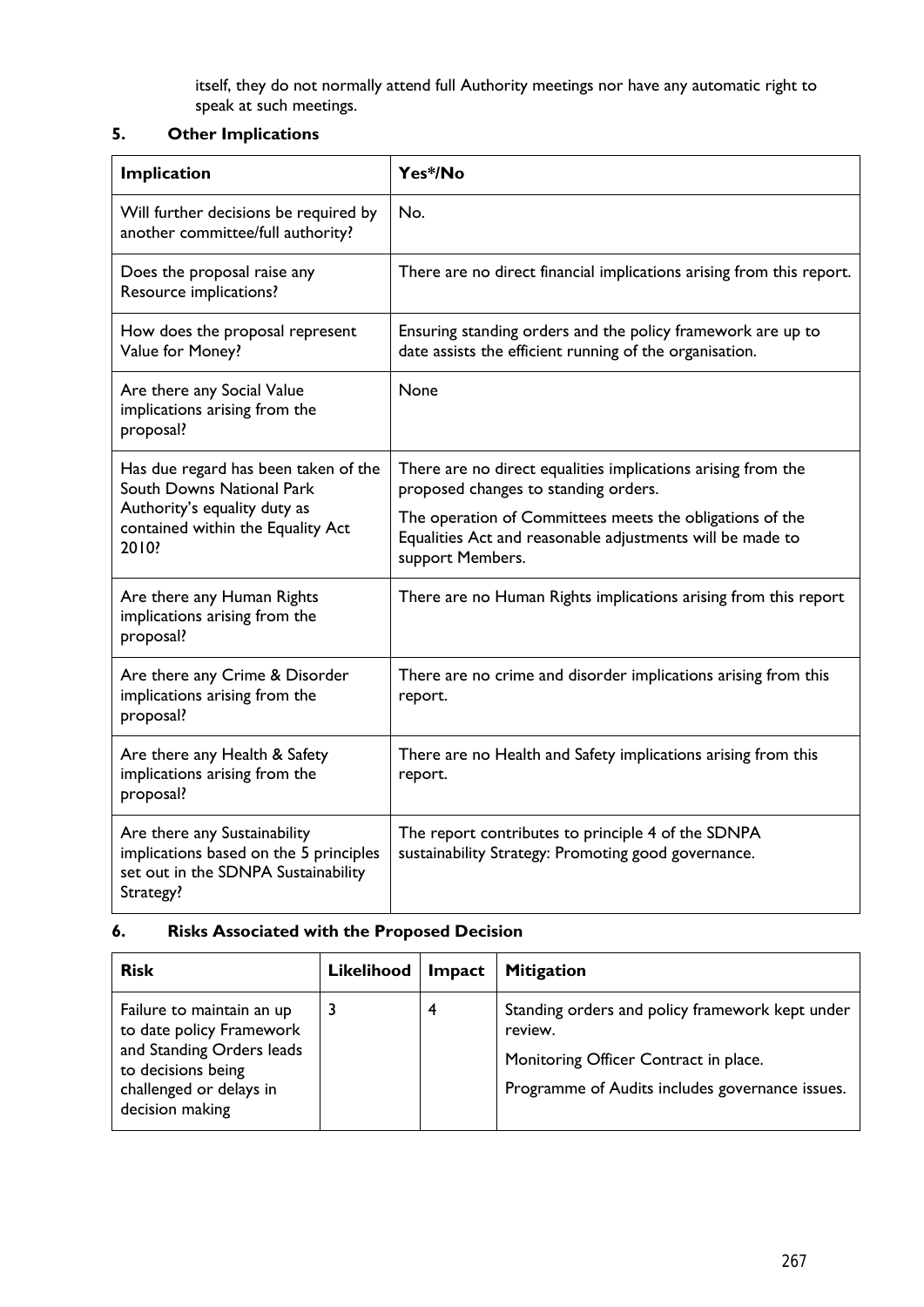### **ROBIN PARR Head of Governance & support Services** **South Downs National Park Authority**

| <b>Contact Officer:</b>     | Robin Parr, Head of Governance & Support Services                            |  |  |
|-----------------------------|------------------------------------------------------------------------------|--|--|
| Tel:                        | 01730819207                                                                  |  |  |
| Email:                      | Robin.parr@southdowns.gov.uk                                                 |  |  |
| Appendices:                 | 1. Appendix 1 Draft terms of reference for Policy and Resources<br>committee |  |  |
|                             | 2. Scheme of delegation to the Chief Executive                               |  |  |
|                             | 3. Standing Order 8.3 & updated rules on elections                           |  |  |
| <b>SDNPA Consultees</b>     | Chief Executive; Director of Countryside and Policy Management;              |  |  |
|                             | Director of Planning; Monitoring Officer                                     |  |  |
| <b>External Consultees</b>  | None                                                                         |  |  |
| <b>Background Documents</b> | <b>Current Standing orders</b>                                               |  |  |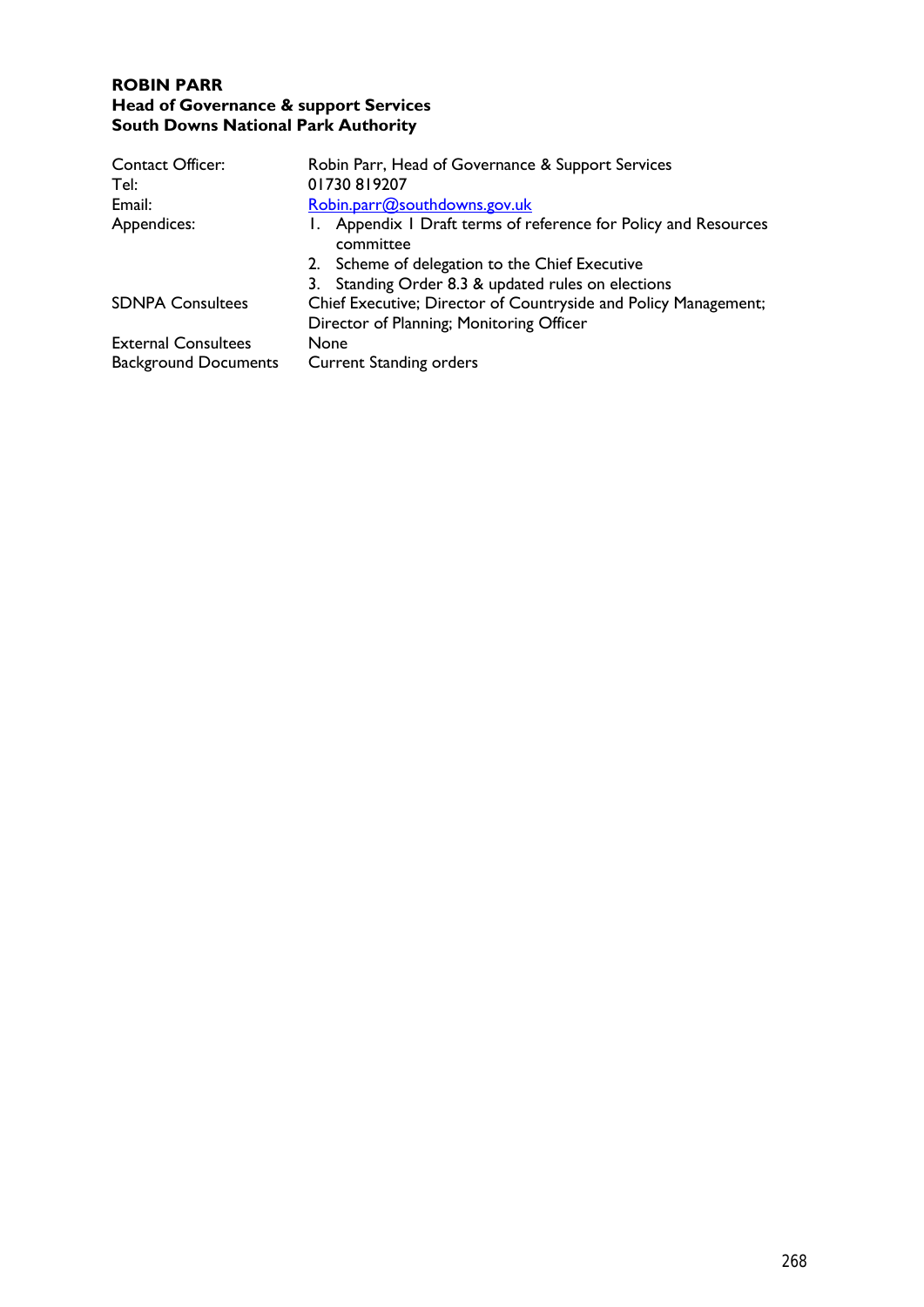## **POLICY AND RESOURCES COMMITTEE: TERMS OF REFERENCE**

### **1. AUDIT**

- 1.1 To meet the requirements of the Accounts and Audit Regulations 2015 in respect of:
	- Conducting an annual review of the effectiveness of the system of internal control;
	- Conducting an annual review of the effectiveness of internal audit;
	- Reviewing the outcome of annual review of governance arrangements and approving the Annual Governance Statement, ensuring it contains any actions for improvement; and
	- Considering and approving the Authority's annual Statement of Accounts
- 1.2 To ensure the robustness of risk management and performance management arrangements.
- 1.3 To provide assurance as to the adequacy of arrangements for the prevention and detection of fraud and corruption.
- 1.4 To agree the internal audit plan and annual report, and receive progress and other relevant internal audit reports.
- 1.5 To agree the External Auditor's Annual Audit Plan, and receive the District Auditor's Audit Results Report and other relevant reports.
- 1.6 To provide assurance as to compliance with the Authority's Treasury Management Policy, Financial Regulations and Procedures and Capital Strategies
- 1.7 Consider and recommend to the Authority the approach to the appointment of the Authority's external Auditor
- 1.8 To recommend to the authority any material and/or substantial changes to the Financial regulations and Financial Procedures

## **2. STRATEGIES AND POLICIES**

- 2.1 To recommend annually to the Authority:
	- The Corporate and Business Plans including strategies and priorities, appropriate objectives and key performance measures; Treasury Management Policy and Capital Strategies.
- 2.2 To review and recommend to the NPA the adoption or revision of the Partnership Management Plan and monitor and review its delivery
- 2.3 To approve appropriate resource plans (including workforce plans, information strategies, procurement and estates strategy), and policies, procedures and systems to support effective resource management
- 2.4 To develop and consider polices and strategies for recommendation to the NPA save for when these are delegated to another Committee or Officer.
- 2.5 To consider, and where the Committee considers it appropriate, endorse Whole Estate Plans.
- 2.6 To consider, and where the Committee considers it appropriate, endorse non-planning related community led plans, including Parish Plans, Market Town Health Checks and Landscape Character Assessments
- 2.7 To decide applications for, or reviews, of directions for restrictions on Access Land referred to the Committee by the Chief Executive
- 2.8 To agree a strategy for the South Downs National Park Authority brand and identity, and to monitor and review its implementation.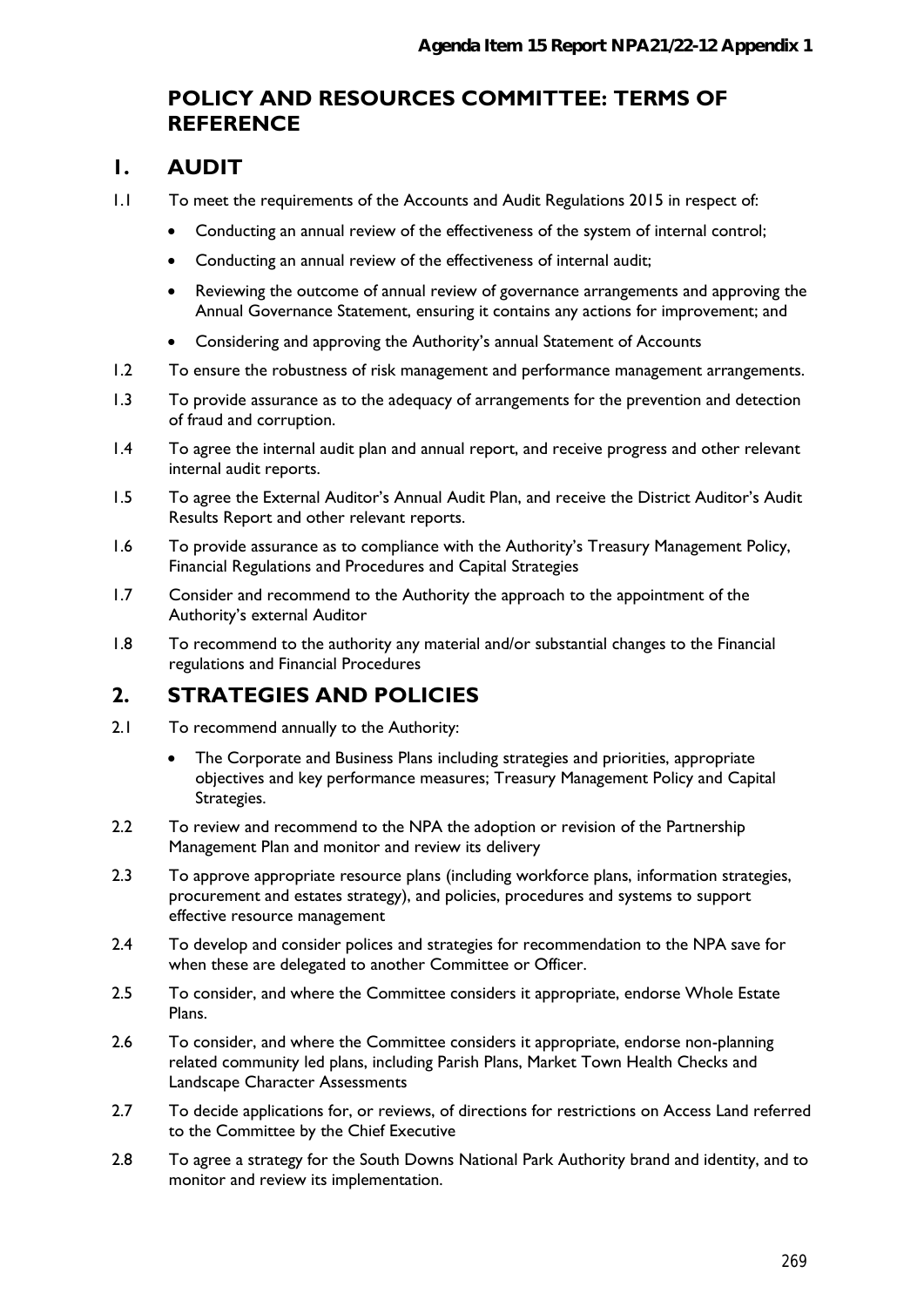# **3. GRANTS AND PROJECTS**

- 3.1 To agree the submissions of bids for grant funding, and the arrangements for application of grant funds received (subject to any urgent decisions required being made by the Chief Executive in accordance with Standing Order 18 and in consultation with the Chair of the Committee).
- 3.1 **To have oversight of bids for grant funding including to receive updates on the submission of bids for grant funding and the application of grants funds received**
- 3.2 To have oversight of the Strategic Fund including approving project bids to the Fund in excess of £50k up to a maximum SDNPA contribution of £100k To recommend for approval by the NPA any Strategic Fund project bid where the SDNPA contribution exceeds £100k.
- 3.3 To receive updates from the South Downs National Park Trust on the financial position and operational activities of the Sustainable Communities Fund.

## **4. PERFORMANCE AND PROCUREMENT**

- 4.1 To monitor and identify improvements arising from the outcomes and evaluation of projects identified by the Committee, audits, survey and other feedback and make recommendations as appropriate.
- 4.2 To monitor and review the performance, including financial performance, of the Authority in the context of its business delivery, and the management and maintenance of the Authority's assets in accordance with the Authority's agreed budget, Corporate Plan and other approved plans, and make recommendations for changes as appropriate.
- 4.3 To agree arrangements for the procurement and ongoing monitoring of external contracts for support services, and to authorize entering into contracts of a value of £100k or greater in accordance with Contract Standing Orders.
- 4.4 To monitor and review the performance including financial performance of South Downs Commercial Operations Limited in the context of its business delivery against the agreed operating agreement and annual business plan and make recommendations to the NPA as appropriate.
- 4.5 To review the operating agreement agreed between the Authority and South Downs Commercial Operations Limited and make recommendations to the Authority, as appropriate.
- 4.6 To exercise any function of the Authority with regard to audit and/or inspection arising under the operating agreement agreed with South Downs Commercial Operations Limited.

### **5. OTHER**

5.1 To consider and report to the Authority on any other matter delegated to it by the Authority.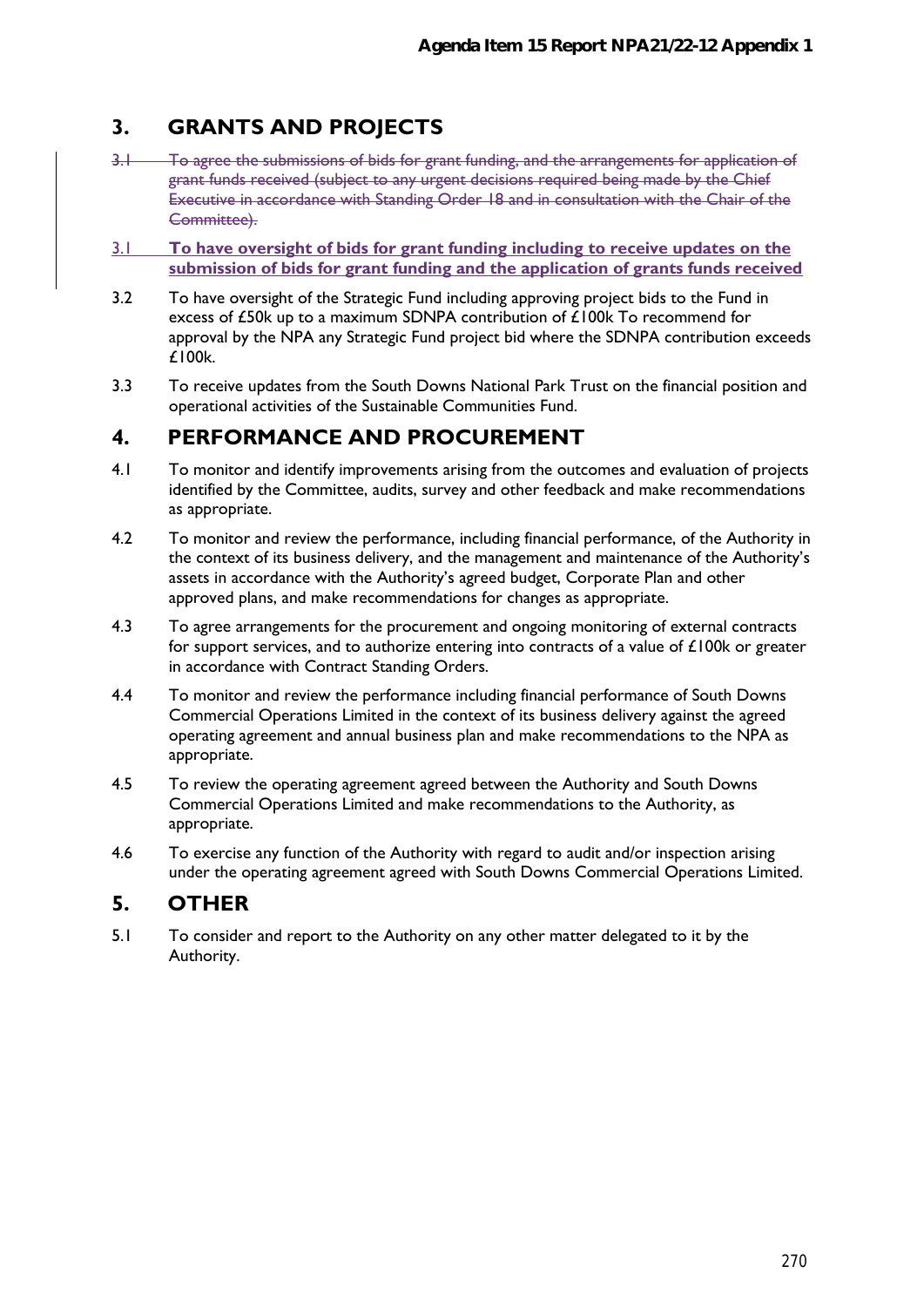## **DELEGATION OF FUNCTIONS TO THE CHIEF EXECUTIVE**

The Chief Executive is hereby authorised to:

- 3.1 Undertake the day-to-day management and control of the Authority, its officers, resources, premises and services.
- 3.2 Make such decisions and take such action as he considers necessary to give effect to any decision of the Authority, its committees and panels and any objectives within the PMP or Authority Corporate Plan to ensure the efficient and effective co-ordination and discharge of the Authority's functions, including power to commit resources and incur expenditure within the Authority's approved budget.
- 3.3 Commission or otherwise undertake due diligence or other such investigatory activity in relation to matters being considered for inclusion in the Authority's capital programme.
- 3.4 Authorise any other officer of the Authority to act on his behalf in the exercise of any of the functions delegated to him, but shall remain fully accountable to the Authority for the discharge of such functions.
- 3.5 Authorise any Director to discharge the functions hereby delegated to him, in his absence.
- 3.6 Act in relation to the appointment, termination, discipline and determination of all matters relating to the employment of staff.
- 3.7 Commence, defend, participate in or settle any legal proceedings in any case where he considers this necessary to protect the interests of the Authority, including the power to take all such procedural or other steps incidental to such proceedings.
- 3.8 Authorise any officer of the Authority to prosecute or defend or appear in any legal proceedings further to Section 223 Local Government Act 1972.
- 3.9 Authorise staff to exercise such powers of entry, inspection and survey of land, buildings or premises and to issue evidence of such authority.
- 3.10 Sign any order or document necessary to give effect to any decision of the Authority or committee.
- 3.11 Agree any term, condition or provision within any legal documentation to protect the interests of the Authority.
- 3.12 Discharge any function hereby delegated to any Director, instead of that Director, or to authorise another Director to do so, in the Director's absence or where he considers this to be in the interests of the Authority.
- 3.13 Implement, manage and administer the Coast to Capital Local Enterprise Partnership Joint Committee.
- 3.14 In consultation with the Chair of the Authority the appointment of members to outside bodies in accordance with rule 26 where such appointment cannot be deferred to the next Annual Meeting of the Authority.
- 3.15 In consultation with the Chair of the Policy & Resources Committee, the power to make decisions on applications for, or reviews of, directions for restrictions on Access Land which require public consultation (long-term restrictions), except in those cases when the Chief Executive and Chair of the Policy and Resources Committee are of the opinion that it should be dealt with by the Policy and Resources Committee.
- 3.16 Make such decisions and take such actions he considers necessary, in line with any conditions imposed by Defra, and where appropriate taking into account any recommendations received from the Local Assessment Panel, any guidance issued by Defra and any professional advice received, to deliver the Farming in Protected Landscapes programme including but not limited to, the appointment and administration of the Local Assessment Panel and the approval of grant funding applications, irrespective of value.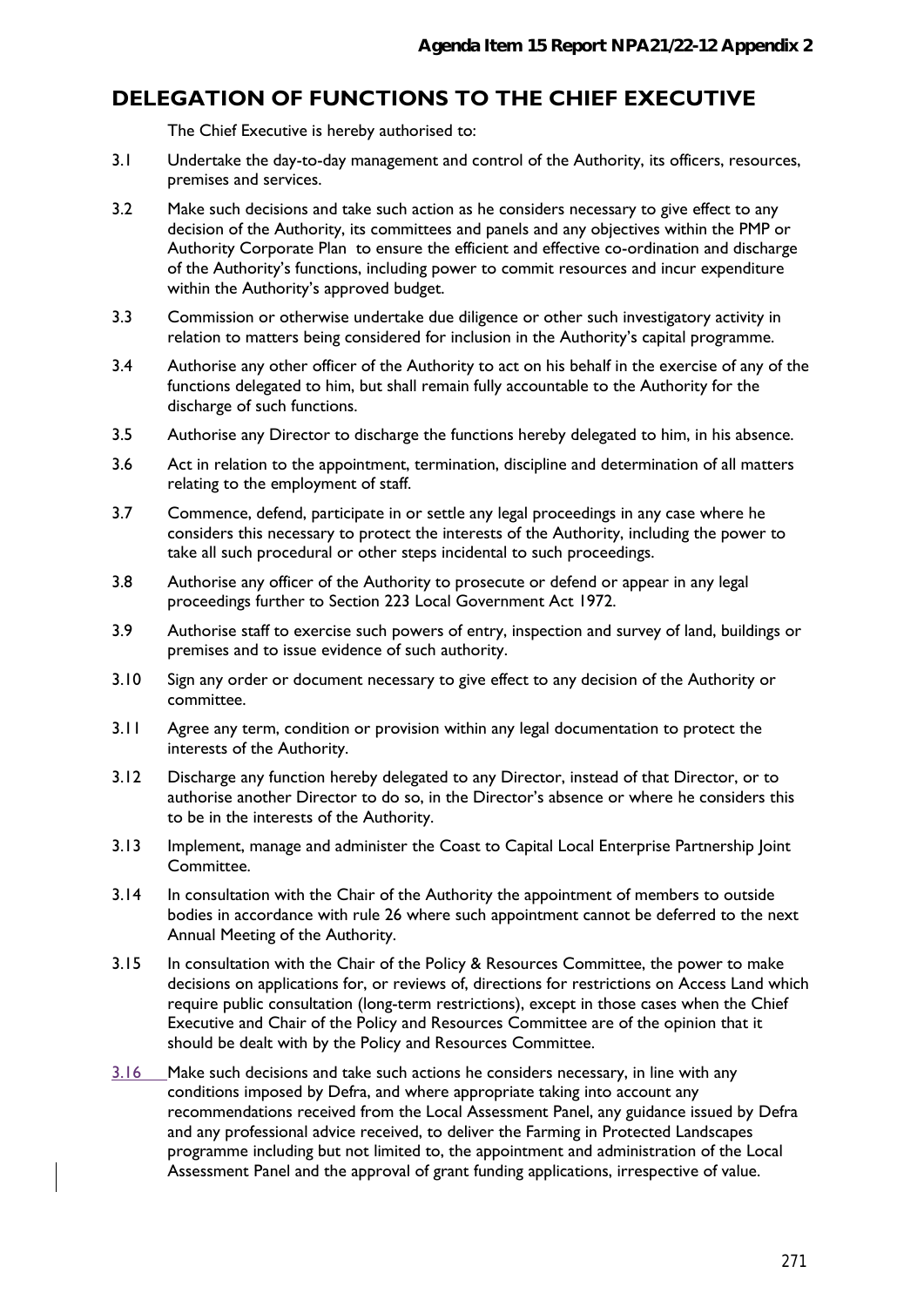#### 3.163.17 **Approve, in consultation with the Chair of the Policy and Resources committee, the submission of grant bids and the application of grant funds received irrespective of value**

- 3.173.18 In relation to the operation of South Downs Commercial Operations Limited, exercise the powers of the NPA as Shareholder to:
	- 3.17.13.18.1 Change the bankers of the Company or open or close any bank accounts.
	- 3.17.23.18.2 Give notice of termination of any agreements of a material nature in the context of the Business or make any material variation or amendment to any such agreements.
	- 3.17.33.18.3 Commence, settle or defend any claim, proceedings or other litigation brought by or against the Company, except in relation to debt collection not exceeding £100,000 in the ordinary course of the Business in which case the Board of the Company may do this.
	- 3.17.43.18.4 Alter the Company's accounting reference date.
	- 3.17.53.18.5 Approve or sign the annual accounts of the Company.
	- 3.17.63.18.6 Change any of the Company's accounting or reporting practices.
	- 3.17.73.18.7 Recruit or dismiss any employee whose remuneration exceeds £40,000 per annum subject to an aggregate limit of £100,000 unless provided for in the Annual Business Plan. [provided always that any employee may be dismissed for gross misconduct by the Board of the Company]
	- 3.17.83.18.8 Alter the remuneration or conditions of employment of any employee or any consultant of the Business unless provided for in the Annual Business Plan or unless obliged to do so by statute in which case the Board of the Company may do this.
	- 3.17.93.18.9 Make any agreement with any revenue authorities or any other taxing authority, or make any claim, disclaimer, election or consent of a material nature for tax purposes in relation to the Company, its business, assets or undertaking.
	- 3.17.103.18.10 Appoint or remove the Company Secretary.
	- 3.17.113.18.11 Where required, approve the choice of alternate director proposed to be appointed by a director of the company pursuant to Article 11.1.1 of the company's Articles of Association.
- 3.183.19 In relation to the operation of South Downs Commercial Operations Limited, be the representative of the NPA as Shareholder and, in that capacity, to attend, speak at and vote at general meetings of the company as well as be the nominated person permitted to access the books and records of the company and to discuss its affairs with the directors and senior management pursuant to Article 28.2. of the company's Articles of Association.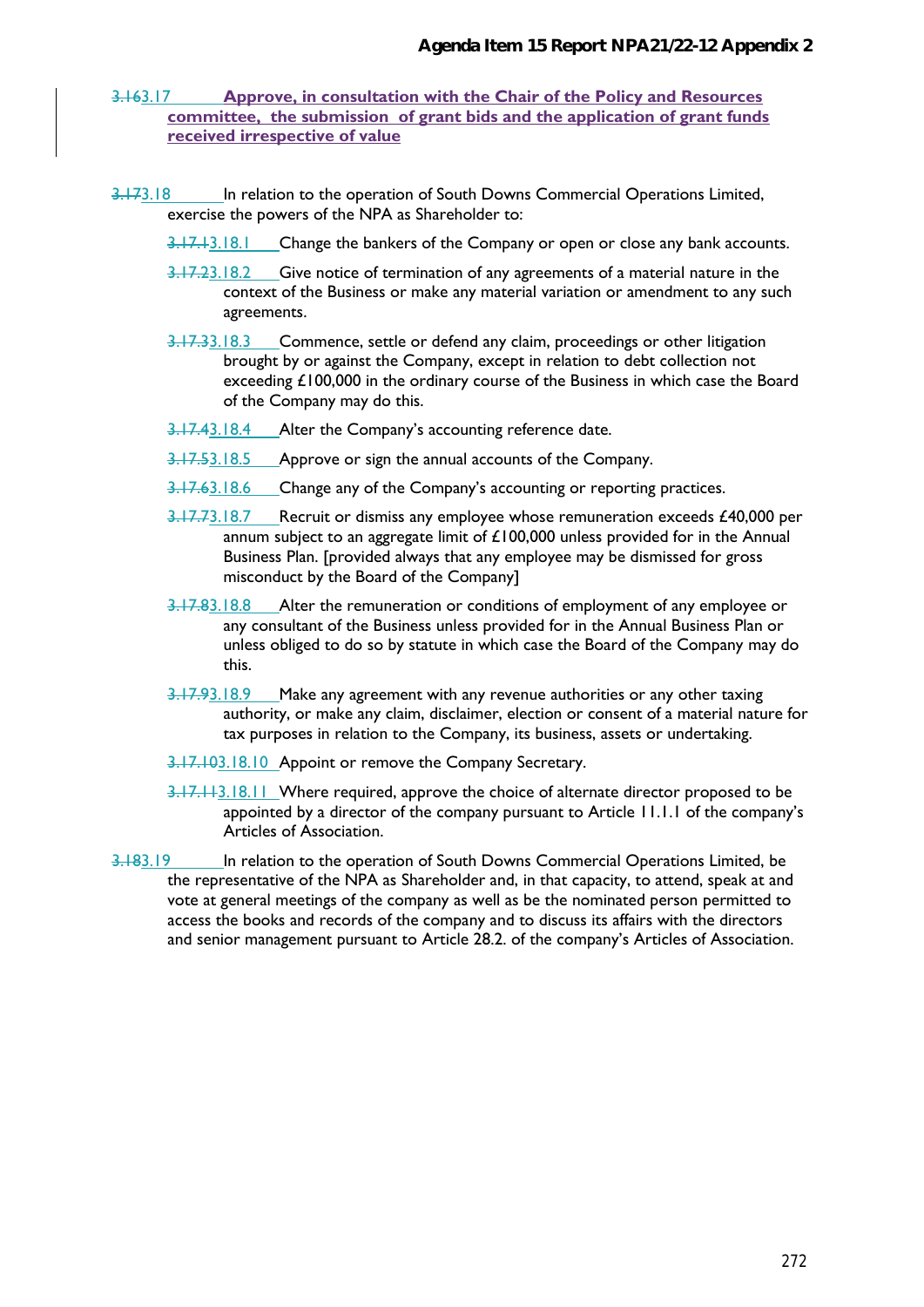## **Standing Order 8.3**

<u>.</u>

Pursuant to Standing Order 8.1(c), in the event that:

- (a) the Authority does not appoint the Chair and/or Deputy Chair(s) of a committee or subcommittee, the committee or sub-committee shall, at their first meeting following the Authority Annual Meeting elect from among their Members, except any Co-opted Members, a person or persons to fill the relevant vacancy or vacancies. The election shall take place in accordance with the rules on elections set out in **Appendix 2;** and/or
- (b) a vacancy for the position of Chair and/or Deputy Chair(s) arises between Annual Meetings of the Authority, the committee or sub-committee shall, at their first meeting following a relevant vacancy arising, elect from among their Members, except any Coopted Member a person or persons to fill the relevant vacancy or vacancies*.* The election shall take place in accordance with the rules on elections set out in **Appendix 2.**

## **3 ELECTION OF CHAIR OF A COMMITTEE**

- 1.1 In the event that the Authority does not appoint the Chair of a committee or in the event that a vacancy for the position of Chair arises between Annual Meetings of the Authority, the process for election of the Chair shall be as follows:
	- (a) A Member of the committee wishing to stand for election as Chair of that committee shall inform the Chief Executive in writing (including email) not less than 5 clear working days before the date of the committee's meeting.
	- (b) A Member of the committee  $\perp$  shall be entitled to nominate themselves, and no proposer or seconder is required. A nomination shall include a declaration by the candidate that they are willing to stand for election, and a statement of not more than 100 words outlining the candidate's relevant skills and experience.
	- (c) At least 2 clear working days before the committee's meeting, the Chief Executive shall inform Members of the committee in writing or by email of all candidates duly nominated and provide a copy of the candidate's statement outlining their relevant skills and experience
	- (d) At the start of the committee's meeting, the Chief Executive (National Park Officer) or his/her nominee shall preside for this first item of business
	- (e) The Authority's Monitoring Officer, Deputy Monitoring Officer or Solicitor shall act as Returning Officer and shall be responsible for the election process
	- (f) The person presiding shall declare nominations closed and the Returning Officer shall announce the valid nominations which have been received
	- (g) If only one nomination is received, the person presiding at the meeting shall declare that person duly elected
	- (h) If more than one valid nomination has been received, the election shall proceed by ballot
	- (i) The person presiding shall invite each candidate to address the meeting for not more than 2 minutes, in alphabetical order by surname.
	- (j) Once the candidates have addressed the meeting, the ballot shall be held without comment, question or debate, as follows:
		- (1) The Returning Officer shall invite Members to vote clearly for one candidate only. Candidates shall be entitled to vote for themselves.
		- (2) The Returning Officer shall distribute the voting papers to Members and then collect them once the vote has been cast

In accordance with SO 8.3, a Co-opted Member is not eligible to be elected as Chair of a committee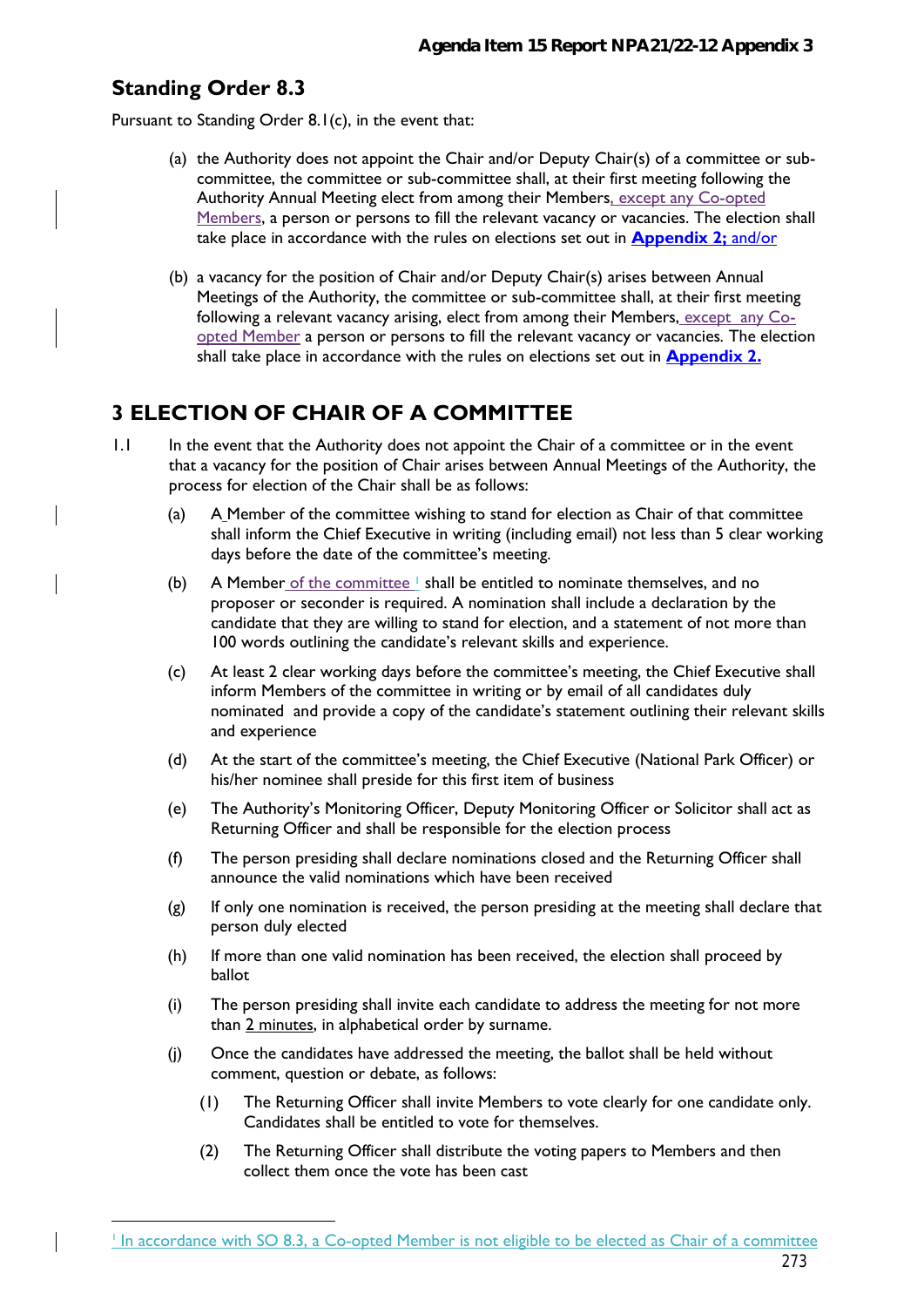- (3) The Returning Officer shall examine the voting papers and shall sort them into parcels according to the votes recorded for each candidate, rejecting any that are invalid
- (4) If once the votes have been counted the candidate with the highest number of votes has secured more than 50% or more of the number of votes cast, the Returning Officer shall declare that candidate duly elected
- (5) If the candidate with the highest number of votes does not secure more than 50% or more of the number of votes cast, the Returning Officer shall inform the committee that a further ballot is required and the name of the candidate with the lowest number of votes, who shall be eliminated from the ballot
- (6) The Returning Officer shall declare to the meeting the name of the candidate who is eliminated from the ballot and shall call for a further ballot between the remaining candidates
- (7) This process of elimination shall continue until such time as a candidate secures the highest number of votes **AND** more than 50% or more of the number of votes cast, at which time the Returning Officer shall declare that candidate duly elected
- (8) In the event of a tie or equality of votes in any ballot, for whatever cause, the person presiding at the meeting shall without comment, question or debate call for a further ballot. In the event of a further tie or equality of votes in that ballot, the matter shall be settled by the person presiding on the toss of a coin.

# **2. ELECTION OF DEPUTY CHAIR(S) OF A COMMITTEE**

- 2.1 In the event that the Authority does not appoint the Deputy Chair(s) of a committee or in the event that a vacancy for the position of Deputy chair arises between Annual Meetings of the Authority the process for election of the Deputy Chair(s) shall be as follows:
	- (a) A Member of the committee wishing to stand for election as Deputy Chair of that committee shall inform the Chief Executive in writing (including email) not less than 5 clear working days before the date of the committee's meeting.
	- (b) A Member of the committee<sup>2</sup> shall be entitled to nominate themselves, and no proposer or seconder is required. A nomination shall include a declaration by the candidate that they are willing to stand for election, and a statement of not more than 100 words outlining the candidate's relevant skills and experience.
	- (c) At least 2 clear working days before the committee's meeting, the Chief Executive shall inform Members of the committee in writing or by email of all candidates duly nominated and provide a copy of the candidate's statement outlining their relevant skills and experience
	- (d) The Authority's Monitoring Officer, Deputy Monitoring Officer or Solicitor shall act as Returning Officer and shall be responsible for the election process
	- (e) The Chair shall declare nominations closed and the Returning Officer shall announce the valid nominations which have been received
	- (f) If the total number of valid nominations received do not exceed the number of vacancies, the Chair at the meeting shall declare the person(s) duly elected
	- (g) If the total number of valid nominations received does exceed the number of vacancies, the election shall proceed by ballot
	- (h) The person presiding shall invite each candidate to address the meeting for not more than 2 minutes, in alphabetical order by surname.

<u>.</u>

<sup>1. &</sup>lt;sup>2</sup> In accordance with SO 8.3, a Co-opted Member is not eligible to be elected as Deputy Chair of a committee